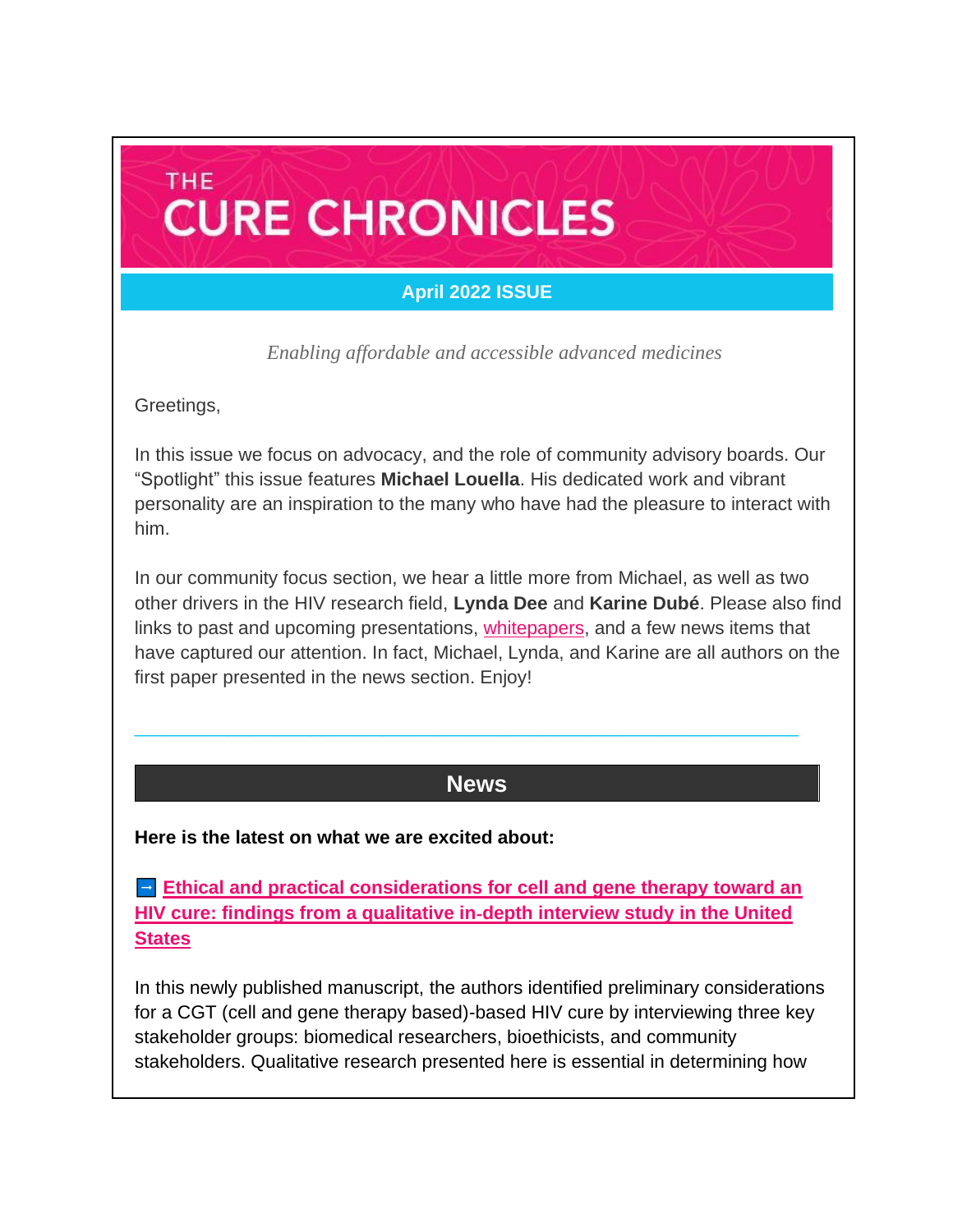we can walk the path towards cure together and highlights the need for further studies to include traditionally marginalized groups and clinical care providers.

## **[Considerations for the Development of Chimeric Antigen Receptor \(CAR\) T](https://www.fda.gov/regulatory-information/search-fda-guidance-documents/considerations-development-chimeric-antigen-receptor-car-t-cell-products)  [Cell Products](https://www.fda.gov/regulatory-information/search-fda-guidance-documents/considerations-development-chimeric-antigen-receptor-car-t-cell-products)**

In this landmark document, the US FDA clearly spells out points to consider in developing new CAR-T products. We were encouraged to see that the FDA clearly recognizes that local manufacturing of CAR-T cells (place-of-care) will play a significant role in moving the field forward. The agency is to be commended for creating a very clear, comprehensive, and readable document. It will serve as a reference for years to come.

**BioNTech To Ship Modular MRNA Vaccine Facilities In Containers To African [Countries To Jump-start Production -](https://healthpolicy-watch.news/biontech-to-set-up-modular-mrna-vaccine-production-facilities-in-africa/) Health Policy Watch (healthpolicy[watch.news\)](https://healthpolicy-watch.news/biontech-to-set-up-modular-mrna-vaccine-production-facilities-in-africa/)**

This article describes how the COVID-19 manufacturer BioNTech will fulfill the promise of global availability by creating mobile labs in which the vaccine can be produced. We likewise believe local manufacturing within similar high-quality mobile labs will play an essential role in CAR-T manufacturing in low- and middle-income countries, as well as in resource constrained settings in the US.

 **Bioinstructive [implantable scaffolds for rapid in vivo manufacture and](https://www.nature.com/articles/s41587-022-01245-x)  [release of CAR-T cells](https://www.nature.com/articles/s41587-022-01245-x)**

The time of direct in vivo generation of therapeutic cell populations may soon be upon us. As evidenced by the growing number of start-ups and academic labs pursuing this topic, the scientific basis and economic advantages can no longer be ignored. By introducing a gene vector into the body, as opposed to genetic engineering of cells outside the body like the current approved CAR-T products, the most expensive part of the process is removed. In this paper, an implantable scaffold is used as a locus for CAR-T generation. We anticipate the advances in the space will keep on coming.

 $\frac{1}{2}$  , and the contribution of the contribution of the contribution of the contribution of the contribution of the contribution of the contribution of the contribution of the contribution of the contribution of the c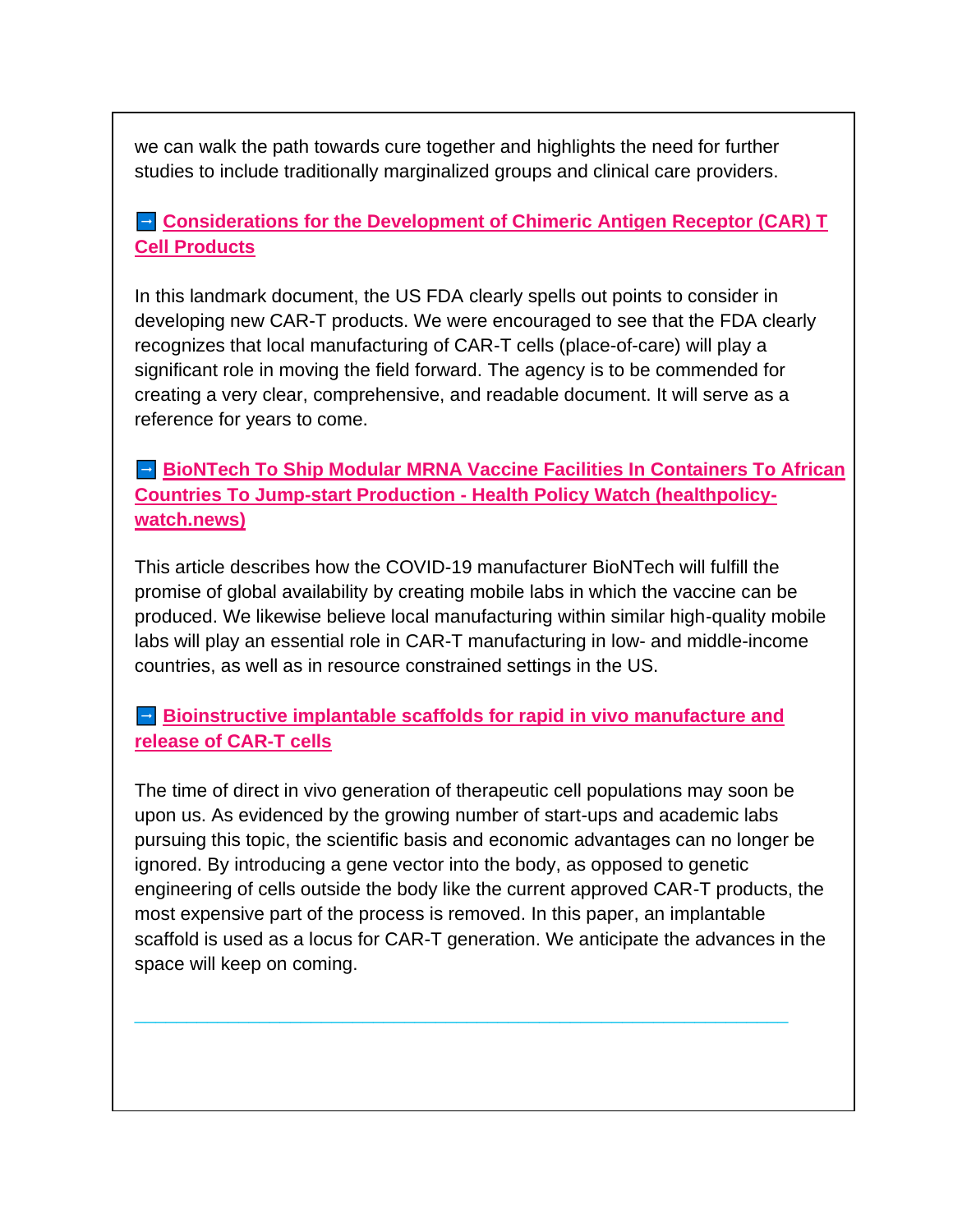# **Community Advocate Spotlight**

# **Michael William Louella**

Community Engagement Project Manager/defeatHIV Outreach Coordinator/UW ACTU Community Liaison/UW Fred Hutch CFAR



### **Tell us about your background and how you came to be in your current position.**

Watching a patient approach the brink of death, only to be recalled to life is what inspired me to passionately fight to transition my job as a front desk receptionist into a full-time outreach coordinator position at the University of Washington AIDS Clinical Trials Unit (UW ACTU).

I arrived in Seattle from New Orleans on January 11, 2000 without any job prospects lined up. The first place I set foot in Seattle was at the west ground floor entrance to Harborview Medical Center, because upstairs on the second floor of the west clinic worked a nurse who had the key for my new apartment. That's when I learned about the receptionist job at the clinic. I thought to myself that as a former high school English teacher I used to control auditoriums of teenagers with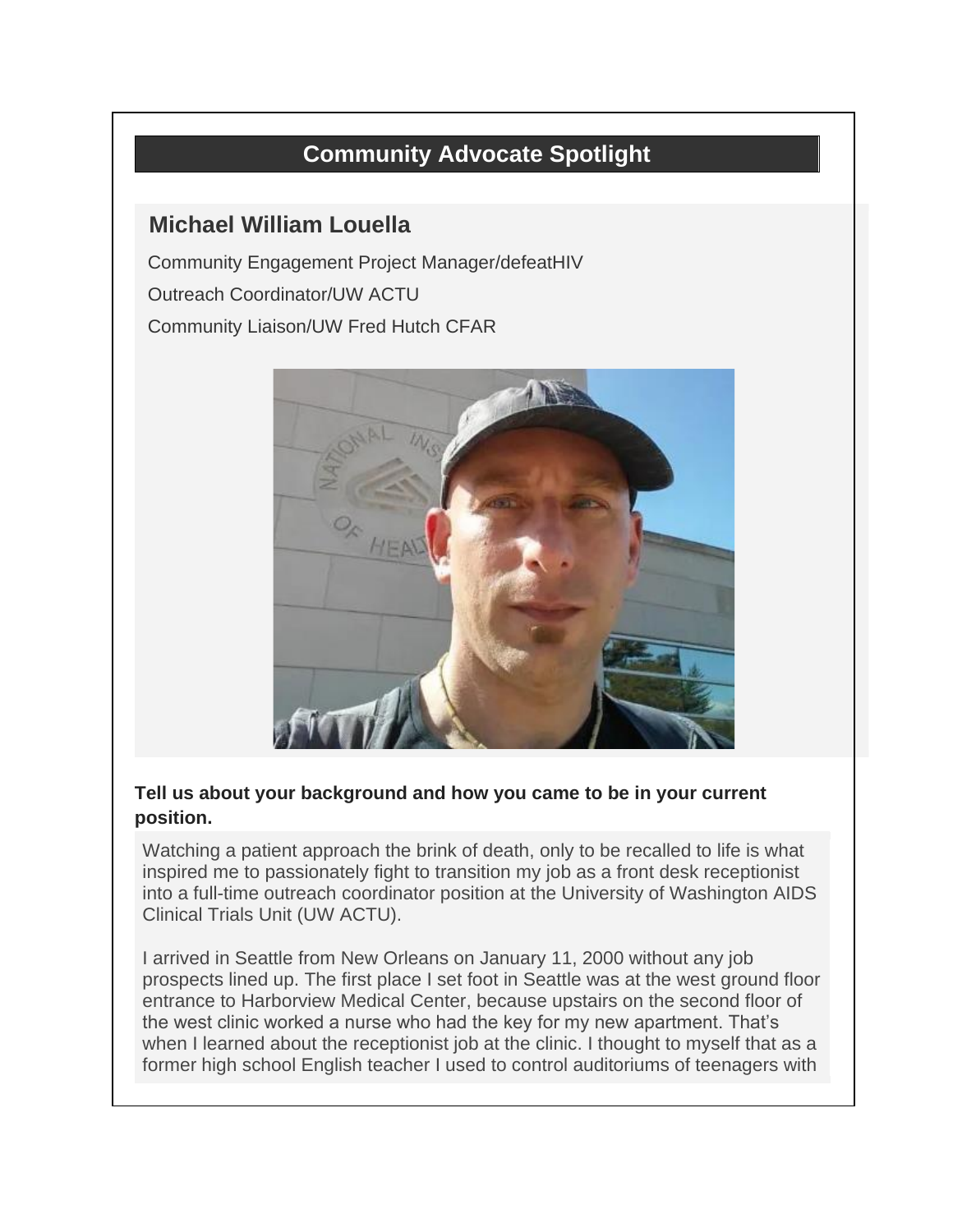my voice alone; surely, I could staff the front desk of an HIV research clinic.

I started working for the UWACTU on January 27, 2000, which means I landed a university-level job in 16 days. I'm still surprised at the speed of that hire—it was as if it was meant to be. They begged me to stay for just one year—and I have lasted now for 22 years. I couldn't help but feel upon reflection that something wanted me to be here.

I didn't fall in love with the HIV research being conducted at the Seattle site overnight. What I paid attention to most were the patients coming and going, especially those who were not enrolling in clinical trials, in which new drugs were being tested, and who were becoming visibly ill. In many cases, patients were slowly dying before my eyes in the lobby of the clinic. Yet one man's voyage from the brink of death back to health is what motivated me to inquire about staying on at the Seattle site and in a greater capacity.

Antiretroviral therapy (ART) for HIV started to change the epidemic, but many people living with HIV were afraid of these medications, likening them to poison. Many refused the treatments because of such conspiracy theories. I saw people slowly die before my eyes. Then, there was this one man who was quite a lively, good-looking fellow who was refusing to start treatment. He grew thin and feeble, and his gait began to falter and fumble. The nurses would plead with him to start ART, yet he refused, clinging to the idea that the medicines would kill him. And then his beautiful head of hair turned white overnight. His vanity in the end helped convince him to begin ART. To my amazement, I got to witness him return to health. He put on weight. He stopped faltering and fumbling. And his hair turned back to its former luster—all in about a month's time of starting medicines. It was the closest thing to a miracle that I had ever witnessed.

Before that moment, I would give credence to every conspiracy story about HIV. It was how I mistakenly thought I was keeping an open mind. No matter what the conspiracy –that the U.S. government manufactured the virus in military labs for the purpose of wiping out gay men and black people; that there was a cure being withheld from the poor; that the AIDS epidemic may have been triggered by the mass vaccination campaign which eradicated smallpox; that recreational drug use or sexual promiscuity were responsible for the manifestations of AIDS—I'd give all ideas an equal chance. I was ignorant of the scientific method, of how human beings determined whether something was true or safe or effective. All I knew was our federal government's neglect of people like me for 20+ years, and so these beliefs seemed believable, plausible, or even likely.

But it was witnessing that miracle, which we came to call the Lazarus Effect, that changed me. That miracle -created in a lab and proven to work by thousands of people with HIV who participated in studies—is what shook me to the core and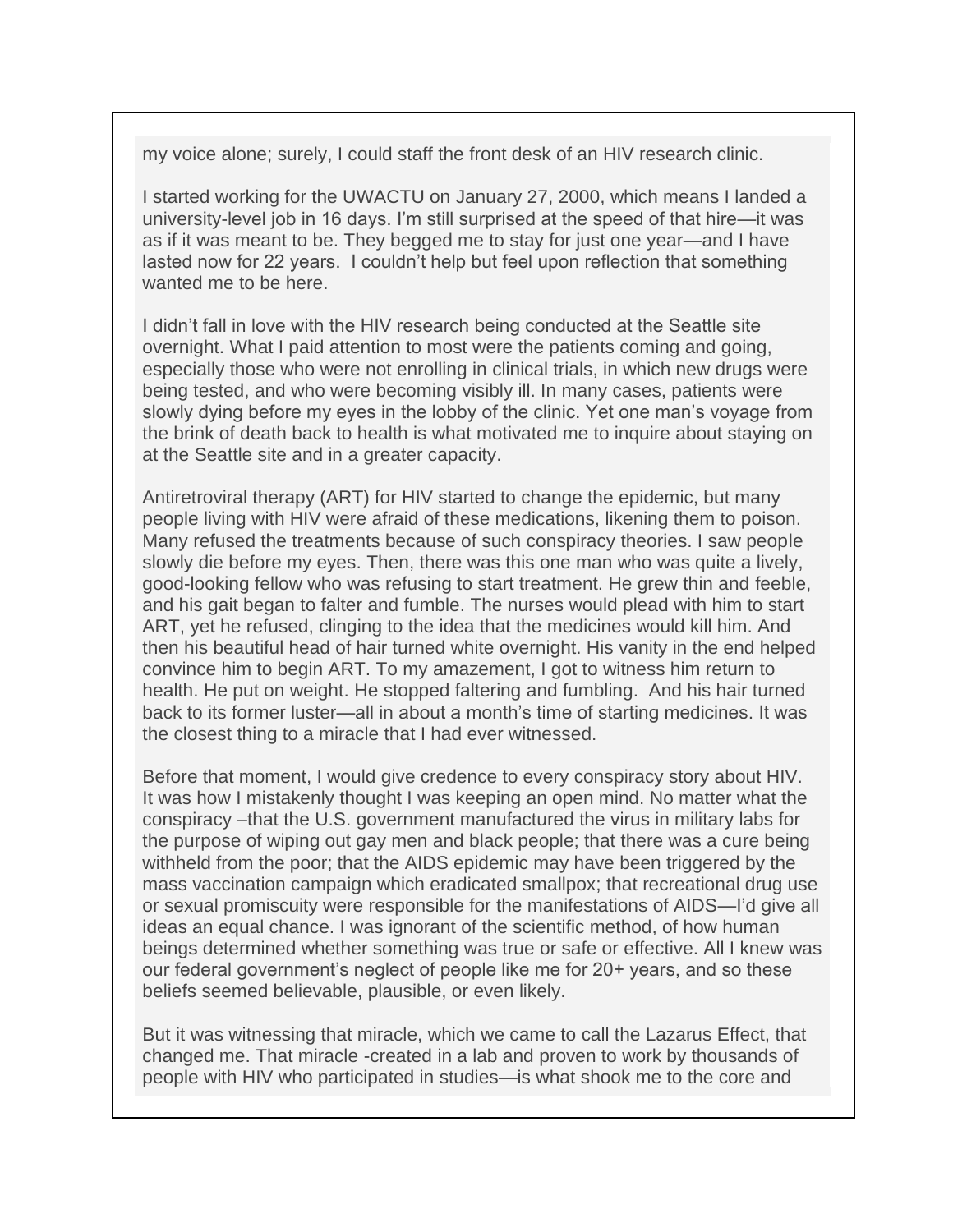forced me to admit I really didn't know or understand one thing about what was happening behind the doors to our research unit. Admitting that I did not know or understand what it was that made this miracle, or how these pills helped this patient return to health, changed me. A fire was started in me to learn and to understand how the research process led to my only experience with the miraculous. It was my moment of conversion that inspires me to take my time and teach people about ACT UP or community advisory boards or about the science fueling the work towards an HIV cure. It is the moment when the teacher in me transmogrified into and HIV advocate.

### **Tell us what the focus of your efforts at the present time is and what motivates you.**

Currently I am focused on transitioning the UW ACTU into the UW Positive Research. I am focused on starting a new community advisory board for herpes research. And I am focused on implementing community more meaningfully into the HIV research enterprise.

### **What is your vision for the future and how would you overcome any challenges?**

I envision a time when communities and their members are treated like full partners in HIV research, that they co-own the research and guide the potential uses of that research. And I would overcome the challenges towards this goal as any person might do, I would seek collaborators. I would build allies. I would share in the ownership of these ideas. We all would be equal partners with a shared goal.

### **If there is one thing that would make a difference to your efforts, what would it be?**

FUND ALL COMMUNITY ENGAGEMENT ACTIVITIES—FULLY—AND ESPECIALLY FOR HIV TREATMENT & CURE RESEARCH.

Our federal government seems to understand that people by and large don't see themselves needing, for their own personal benefit, to get involved in an HIV vaccine study. They know it will take teams of people to educate and recruit other people, and it will take vast sums of money to produce advertising, create events, record videos, and disseminate study results, especially after decades without much success in reaching their goal.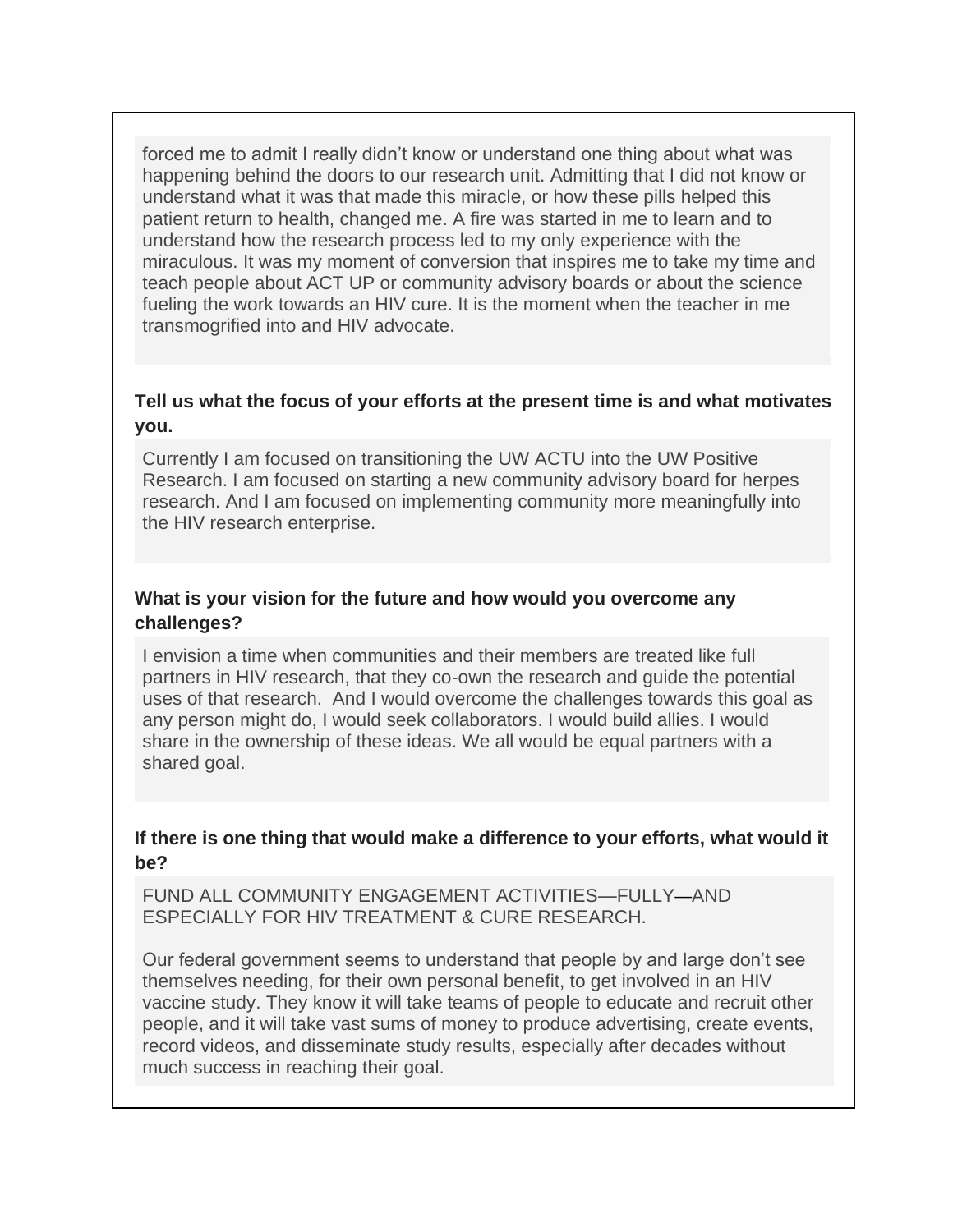HIV treatment and cure research are not funded nearly to the same level. Why not? Because people with HIV should be involved- first and foremost because they are directly affected. People with HIV deserve to be engaged- to be taught with great videos and engaging social media posts. We must ask ourselves why we don't see equal amounts of money given to HIV treatment & cure studies. I believe it comes from the way things were done at the start. HIV treatment research didn't need such funds because people were fighting to stay alive. Death was the real engine recruiting people into studies, or perhaps I should say survival was.

Now that people can be otherwise healthy while living with HIV, they don't need the treatment/cure research to survive. They are like the participants contemplating joining an HIV vaccine study, and thus to not treat them similarly says more about the vestiges of HIV stigma at the federal level than about the potential recruits for cure-related study.

It is a sad shame to still see large research projects seeking to improve the health and well-being of people with HIV put little to no money towards community engagement and education. This must be considered from the very start.

When I was a teacher, I remember having to buy paperback novels for my students, if I wanted them to read a novel together as a class. To see this happen, I had to use my hard-earned and my poverty-level salary to make a broken educational system work. The same broken situation exists in HIV research when we inadequately fund our community engagement efforts.

#### **What is a fun fact about yourself that you would like to share?**

I have a secret desire to star as the titular character in Sondheim's musical Sweeney Tood, the Demon Barber of Fleet Street and to direct my version of the great American opera, Porgy and Bess.

# **Whitepapers**

\_\_\_\_\_\_\_\_\_\_\_\_\_\_\_\_\_\_\_\_\_\_\_\_\_\_\_\_\_\_\_\_\_\_\_\_\_\_\_\_\_\_\_\_\_\_\_\_\_\_\_\_\_\_\_\_\_\_\_\_\_\_\_\_

Interested in learning more? Read our latest whitepapers on the Caring Cross website. Click below to access them.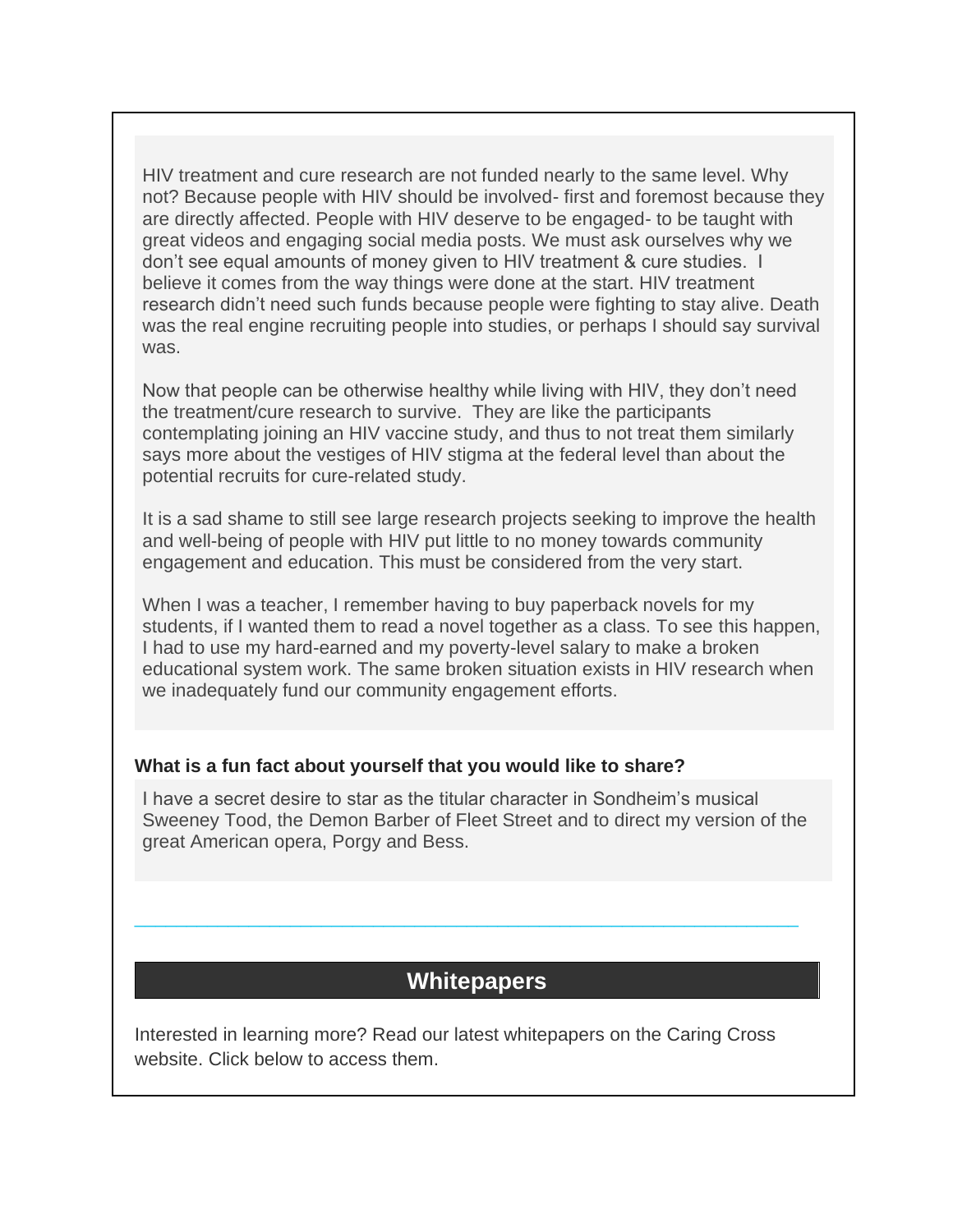**Regulatory Considerations for Decentralized Manufacturing of Personalized [Cell Therapies: A Path Forward for Commercialization of Decentralized](https://caringcross.org/whitepapers/)  [Manufacturing of CAR-T Cell Therapies](https://caringcross.org/whitepapers/)**

**E.** Centralized vs Decentralized Manufacturing of Personalized Cell Therapies: **[CAR-T cell Product Manufacture, Quality and Release](https://caringcross.org/whitepapers/)**

**Centralized vs Decentralized Manufacturing of Personalized Cell Therapies: [Overview and Logistics](https://caringcross.org/whitepapers/)**

**[Introduction to Chimeric Antigen Receptor \(CAR\) engineered immune cells](https://caringcross.org/whitepapers/)** 

# **Upcoming Events**

\_\_\_\_\_\_\_\_\_\_\_\_\_\_\_\_\_\_\_\_\_\_\_\_\_\_\_\_\_\_\_\_\_\_\_\_\_\_\_\_\_\_\_\_\_\_\_\_\_\_\_\_\_\_\_\_\_\_\_\_\_\_\_\_

Next month's **education tutorial** will be the eighth in a series of 9 presented by Rimas Orentas, PhD, Caring Cross Scientific Director.

# *CAR-T cells specific for multiple targets (series 8/9)*

## **[Register for the event](https://caringcross.org/events/)**

Date: May 6, 2022 Time: 3:00pm EST / 12:00pm PST Location: Zoom (link provided upon registration)

This event will last approximately 30-40 minutes and will consist of a presentation and Q&A session following.

All our events are on Fridays at 3pm EST and require registration to access the live webinar. A recorded replay will be available to Caring Cross Community members only **(Membership is free)**.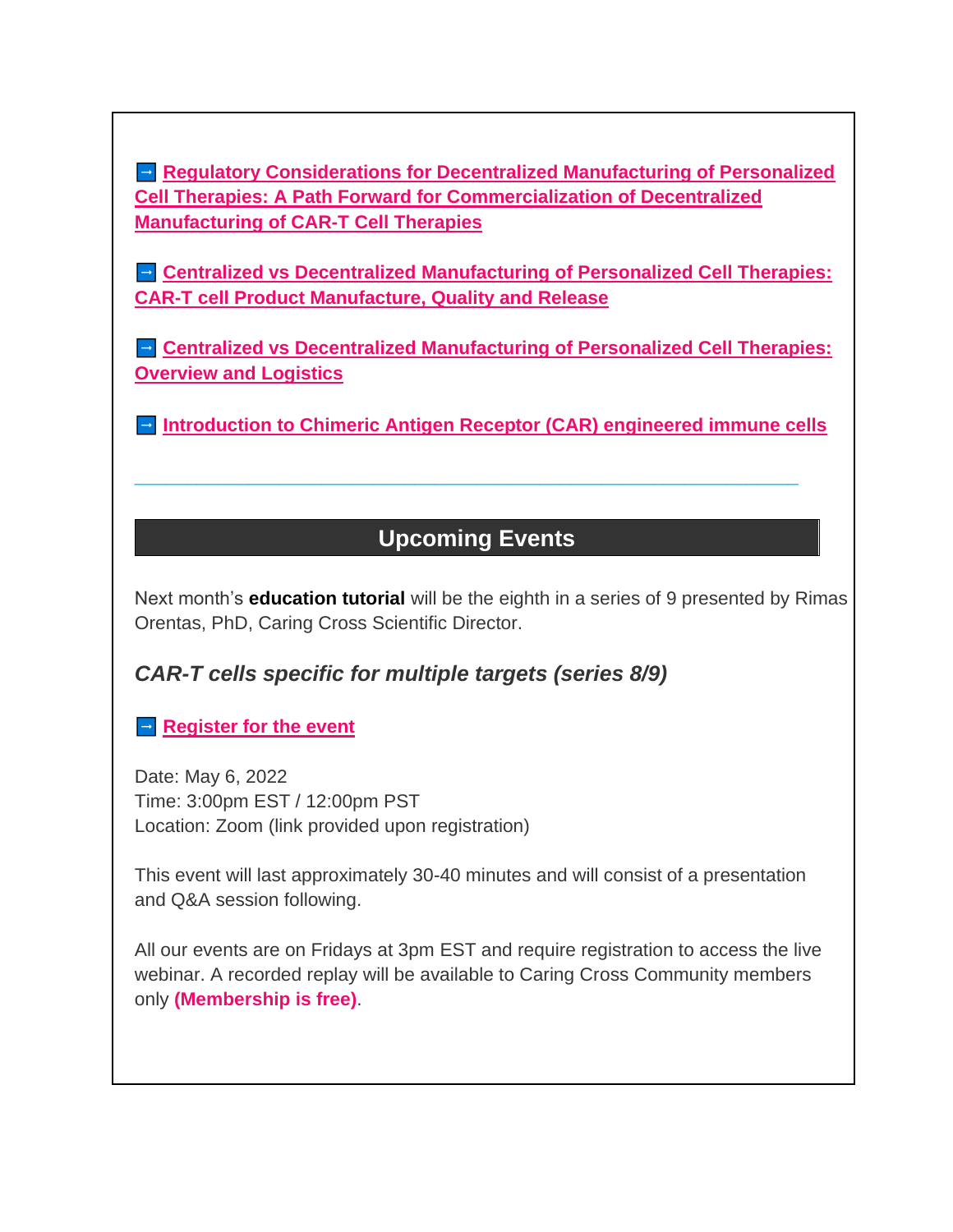# **Recent Events**

If you missed these recent events, click on the links below to view them.

**Armoring, Fueling, and Loading CAR-T cells: getting ready for the long haul [\(series 7/9\)](https://caringcross.org/archives/)**

**<u>Driving anti-HIV duoCAR-T cell therapy to the clinic: Preclinical studies</u> [toward a Phase I/IIa clinical trial](https://caringcross.org/archives/)**

**[CAR-T: A deeper dive into structural and signaling domains \(series 6/9\)](https://caringcross.org/archives/)**

**[Enabling HIV CURE Therapies in LMICs](https://caringcross.org/archives/)** 

If you are not a member, you can **[become a member](https://caringcross.org/become-a-member/)** and view all our past events.

\_\_\_\_\_\_\_\_\_\_\_\_\_\_\_\_\_\_\_\_\_\_\_\_\_\_\_\_\_\_\_\_\_\_\_\_\_\_\_\_\_\_\_\_\_\_\_\_\_\_\_\_\_\_\_\_\_\_\_\_\_\_\_\_

# **Caring Cross Community**

**We are creating a membership community to connect** healthcare professionals, scientists and engineers, community advocates and business leaders that are on a mission to develop new advanced medicinal cures - and help make them affordable to all who need them.

Inspired by Michael Louella's story and experiences, we wanted to highlight the role community plays in our efforts to bring affordable genetic medicines to all who need them. When new technologies, interventions, or clinical approaches are being tested, it is essential to include the community at large, as well as those who might be directly affected by the intervention.

We asked three inspirational community leaders to educate us on community advisor boards and how their work in community engagement is impacting HIV cure research. Each of them serves in their community as well as in GGTI, the Global Gene Therapy Initiative. The GGTI is described further in the "**[Impact Initiatives](https://caringcross.org/global-gene-therapy-initiative/)**" section of our website.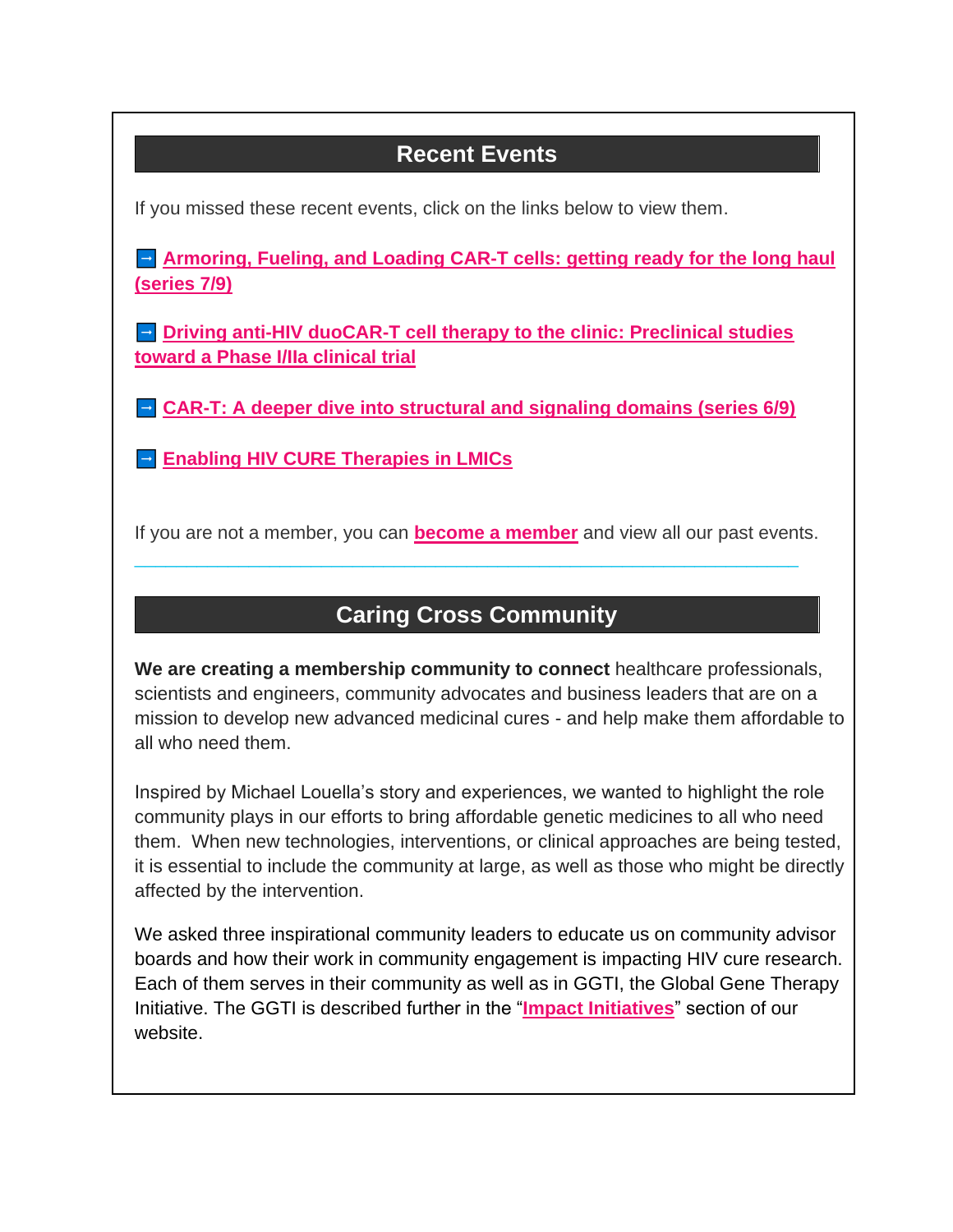## **First we asked this month's spotlight presenter, Michael Louella, "What is a CAB?"**

*"Engaging community in clinical research can assume a wide array of shapes and sizes. One common method is a community advisory board, or CAB, which basically consists of group of representatives from the general public, who should also be representative of the community participating in the research. The CAB meets with representatives of the research project or institution to relay information between the two groups. This bidirectional communication is the key to assuring that clinical research is conducted ethically and a prime means to establishing and cultivating trust amid communities affected by the research.* 

*CABs benefit a research project by providing advice about the effectiveness or appropriateness of all parts of a research protocol, from the question it seeks to answer, and the methods used to get those answers, to interpretation of the data collected and dissemination and implementation of the results. Researchers who consult the CABs get valuable information about the community they are researching that they otherwise would not get. They also get guidance that can help keep the research from doing any potential harm to community members. When given a meaningful role with clearly articulated goals, CABs can build capacity in both researchers and community members to better address the aims of the research and to better translate the findings in ways that are meaningful and beneficial to the community."*

### **What CABs are you involved in?**

*"I have coordinated the University of Washington's ACTU (AIDS clinical trial unit) site's CAB since 2007 and the defeat-HIV CAB FROM 2013 -2020; I have been a member of the Seattle HVTU since 2013 and the UW/Fred Hutch CFAR CAB from 2013-2020. I currently am the co-chair of the DARE CAB and a member of the RID-HIV CAB. I am currently forming an HSV CAB for Dr. Anna Wald and Keith Jerome to inform their herpes vaccine and cure research."*



**We then turned to Lynda Dee, best known for her work with AIDS Action Baltimore, and who is also active on our Advisory Board: What CABs are you involved in and how long?**

*"I have been involved in CABs for about 30 years, first locally with the Johns Hopkins ACTG and the Maryland AIDS Drug Assistance CABs. Thereafter, I have been on all HIV and many HCV Industry CABs since the beginning of HIV and HCV DAA*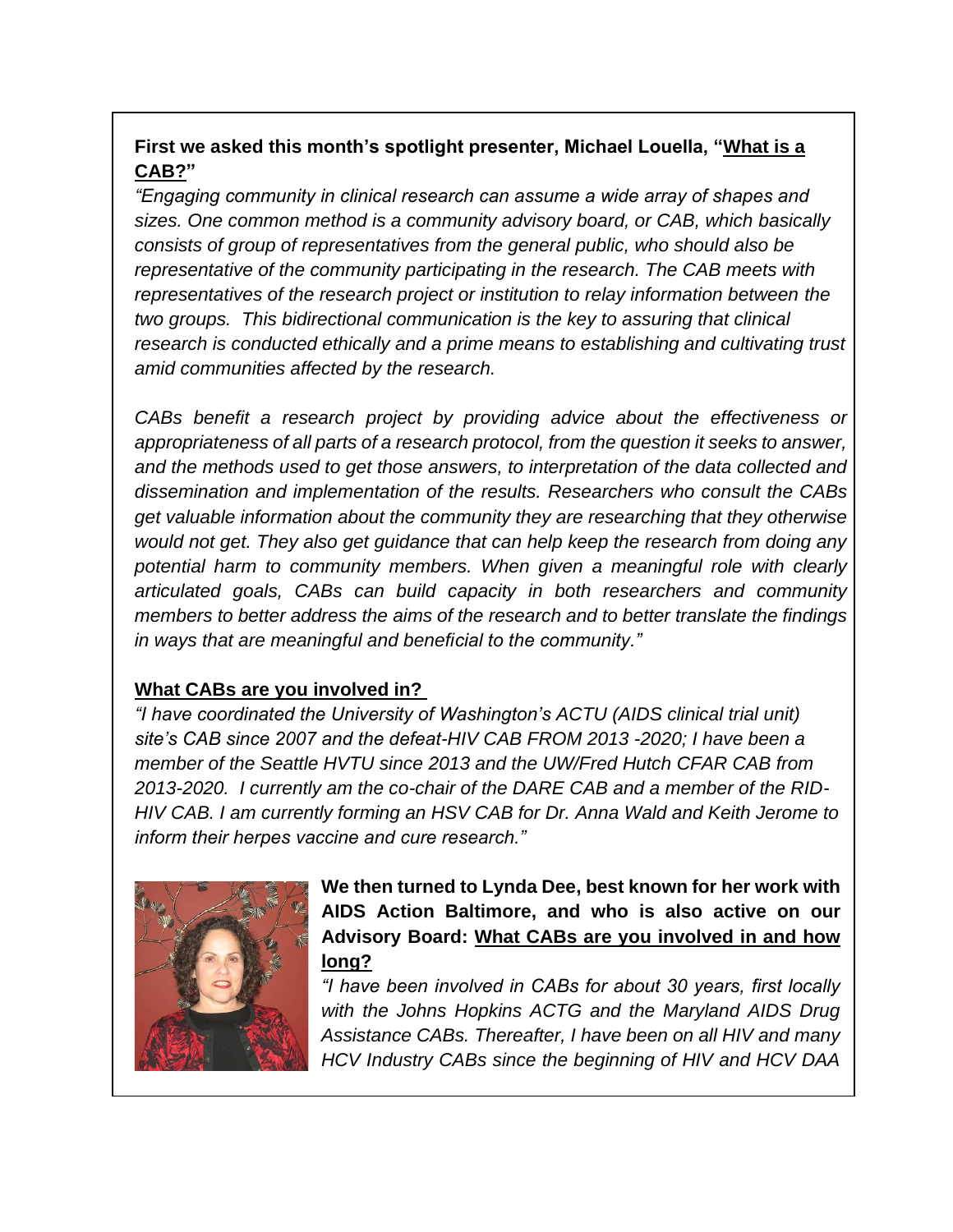*industry drug development. I have also been involved with government CABs, such as the NIAID ACTG CAB and NCI ECOG CABs as well as an informal FDA CAB and the CROI Community Subcommittee. Most recently I have been on the CARE, amfAR Cure Institute and DARE CABs."*

## **What is your role in the CAB?**

*"I have often been a CAB co-chair. I have been responsible for accruing and retaining CAB members, acting as the point of contact for PIs, creating CAB governance documents, creating CAB policy and implementing CAB goals as well as collaborating with other related entities, including government, industry, academia and community. I have acted as a firebrand and provocateur in creating new trial designs and preapproval drug access that have significantly shortened drug approval time and access to life-saving drugs at much more reasonable prices and the inclusion of community as part of the drug development process from Phase 2 to post-approval as well as the inclusion of women and people of color in clinical trials."*

## **How does your role in the CAB help to shape & support the CAB's mission as it relates to HIV cure research?**

*"My prior HIV experiences will help me to shape and support our CAB's HIV related cure related mission. I sincerely hope our leadership will make a concerted effort to quickly address and embrace this concept. I've been requesting a call in this regard for some time. I'm still waiting..."*



## **Finally, we asked one of the academic leaders of our field, Karine Dubé, DrPH, to share as well.**

**What CABs are you involved in and how long?**

*"I am a member of the Delaney AIDS Research Enterprise (DARE) CAB. I also coordinate the BEAT-HIV and RID-HIV Collaboratories Social Sciences Initiatives. I am involved with the Global Gene Therapy Initiative (GGTI)."*

### **What is your role in the CAB?**

*"I am very passionate about giving patients, participants and communities a voice in HIV cure-related research and building community capacity to engage in this type of research. I like to help generate ethical considerations for ground-breaking areas of HIV cure science to help ensure that research remains acceptable to communities of interest."*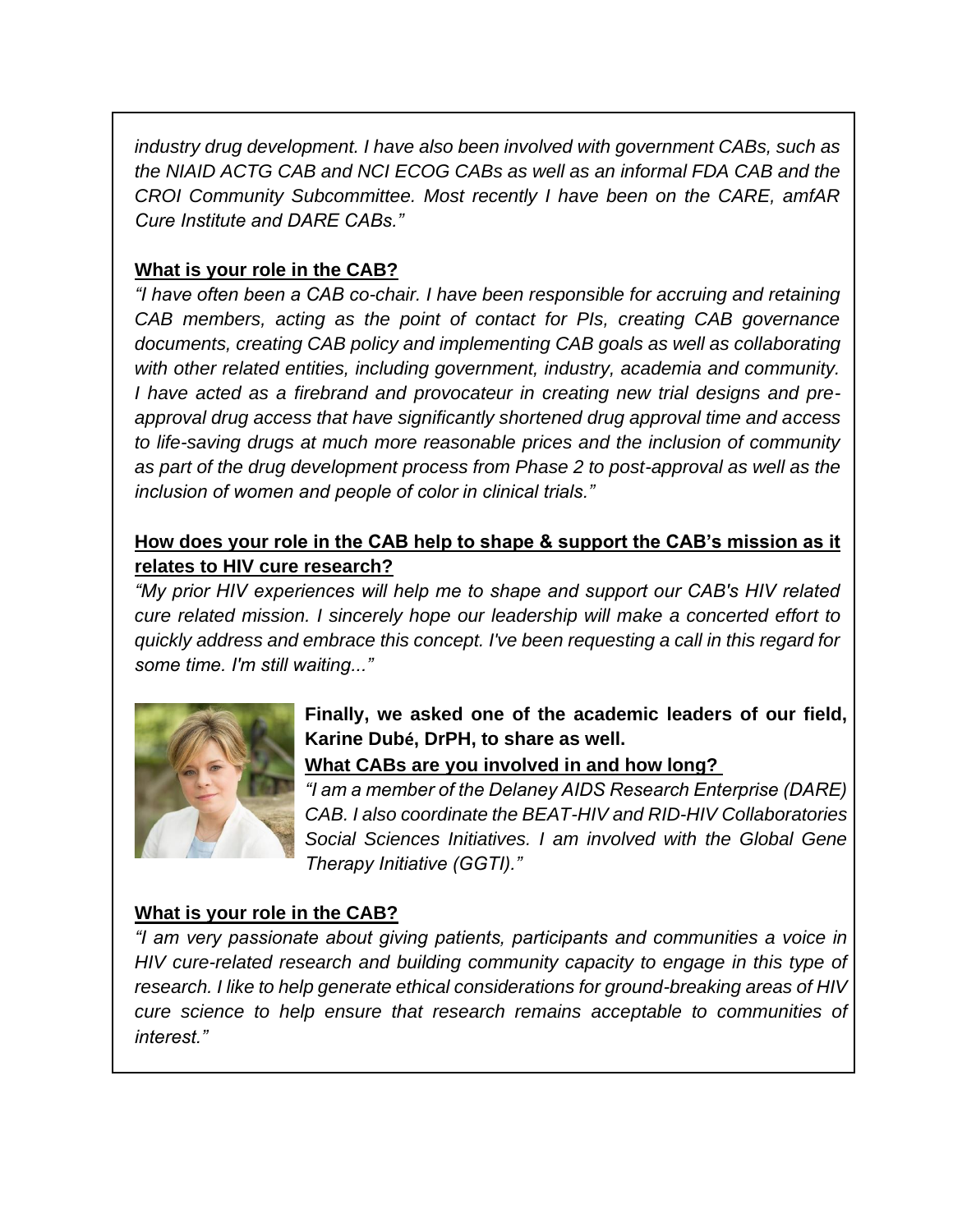## **How does your role in the CAB help to shape & support the CAB's mission as it relates to HIV cure research?**

*"I am a socio-behavioral scientist. I help research groups integrate meaningful patient/participant-centered outcomes in HIV cure trials. I am also advising the Female Rising in Education, Support and Health (FRESH) cohort in Durban, South Africa with an upcoming HIV cure (post-intervention control) trial. We hope this research can help inform the design of HIV cure-related strategies that meet the needs of patients where the need for a cure is greatest."*

We applaud Michael, Lynda, and Karine, and thank them for sharing here. They have given of their time, talent, and skills to make community advisory boards a vital part of our work together to find a cure for HIV.

**Join us to collaborate in a group, learn from seminars and training, and gain access to job opportunities or internships.**

\_\_\_\_\_\_\_\_\_\_\_\_\_\_\_\_\_\_\_\_\_\_\_\_\_\_\_\_\_\_\_\_\_\_\_\_\_\_\_\_\_\_\_\_\_\_\_\_\_\_\_\_\_\_\_\_\_\_\_\_\_\_\_\_

**[Become a member](https://caringcross.org/become-a-member/)** 

*What else would you like to hear about in this newsletter?*  Reply to let us know.

Thank you for being here, look out for another update every other month!

- Caring Cross

P.S. Are you following along with us on social media? Be the first to know about our progress and share in the conversation!

**>> [Join us on LinkedIn](https://www.linkedin.com/company/caring-cross/) >> [Follow us on Twitter](https://twitter.com/caring_cross)**



You can click here to [unsubscribe from this list.](https://caringcross.us17.list-manage.com/unsubscribe?u=4a24a1c645a051c57020b6154&id=4dbf06d1dd&e=3d31e737a9&c=5d67863a2c) If you have made any recurring donations, you'll continue to receive receipts via email.

> Caring Cross Inc. 708 Quince Orchard Road